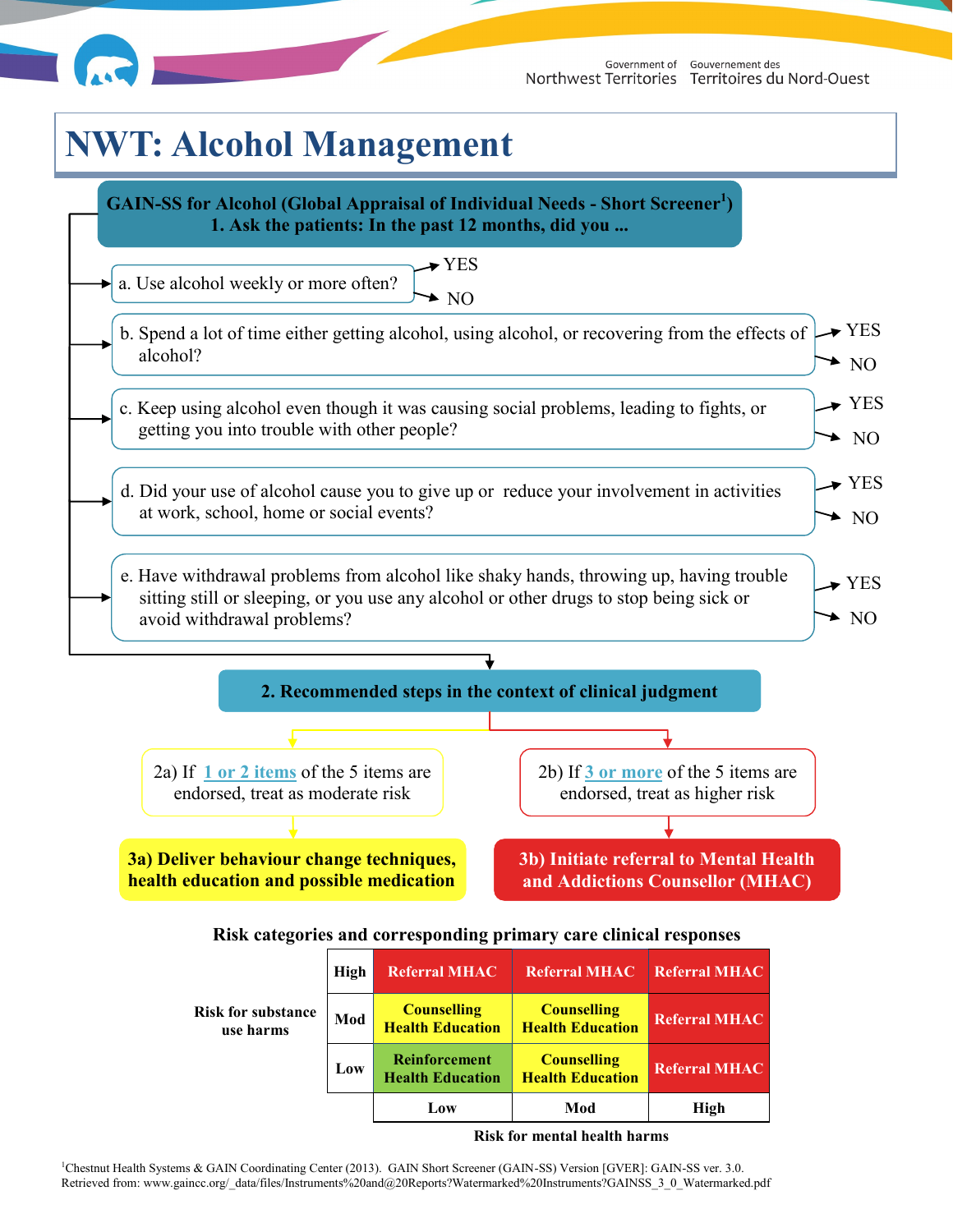# **Standard drink size illustration1\***

\* Average calories and alcohol percent/drink



### **Maximum recommended limits for alcohol consumption <sup>2</sup> \***

| Men   | No more than 2 drinks per day |
|-------|-------------------------------|
| Women | No more than 1 drink per day  |

\*NOTE: Standard follows recommendations regarding cancer research from the National Institute on Alcohol and Alcoholism

# **Safer drinking tips for patients<sup>1</sup>**

**DISTILLED ALCOHOL 43 ml (1.5oz)**

**65 calories**

**Alcohol content 40%**

- Set limits for yourself and stick to them
- Drink slowly. Have no more than 2 drinks in any 3 hours
- For every drink of alcohol have one non-alcoholic drink
- Eat before and while you are drinking
- Always consider your age, body weight and health problems that might suggest lower limits
- Plan non-drinking days every week to avoid developing a habit
- While drinking may provide health benefits for certain groups of people, do not start to drink or increase your drinking for health benefits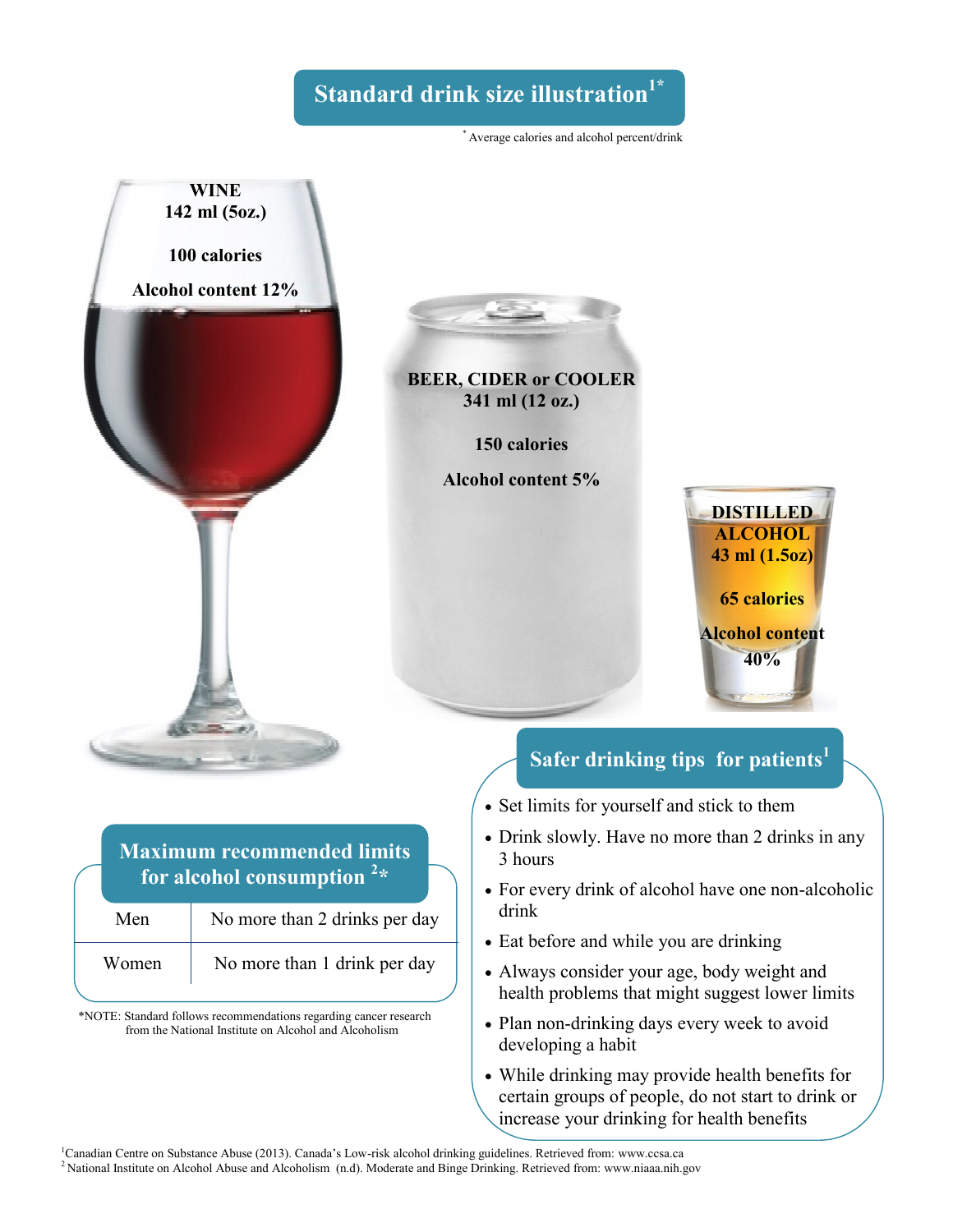#### **Website Resources for Healthcare Practitioners**



**GNWT Department of Health & Social Services Mental Health & Addictions:** http://www.hss.gov.nt.ca **Canadian Centre on Substance Abuse:** www.ccsa.ca **Physician's Guide to Helping Patients with Alcohol Problems:** http://kobiljak.msu.edu/cai/ost517/physicianguide.html **Centre for Addiction & Mental Health:** www.camh.ca **2 1**

### **Website Resources for Patients MHAC Referral**

**Centre for Addiction & Mental Health:** www.camh.ca **Health Canada:** www.nationalantidrugstrategy.gc.ca/index.html **Mental Health & Substance use information:** http://heretohelp.bc.ca **Alcohol Anonymous Online:** www.aaonline.net **Understanding the impact of alcohol** www.niaaa.nih.gov

- Physician to contact the Community Counselling Program (CCP) to initiate the CCP's Counselling Referral and Consent Process.
- The Mental Health & Addictions Counsellor may refer patients for residential treatment in southern placements or to counselling within the community.

**Website link for CCP phone numbers:** www.hss.gov.nt.ca/social-services/mentalhealth-and-addictions/what-addictions/other -addictions-resources



- The NWT Help Line is a confidential telephone support and referral service for callers who reside in the NWT.
- The line is staffed between the hours of 7 pm and 11 pm 365 days a year.
- The NWT Help line provides a telephone listening support to all callers.
- Regardless of the problem or concern, volunteers are there to provide support, information and, if necessary, referral to a local community or social service agency.
- Calls are free, anonymous and confidential; call display is not used and calls are not traced.

**Website:** http://nwthelpline.ca/ **Phone:** Call 1-800-661-0844 or in Yellowknife at 920-2121